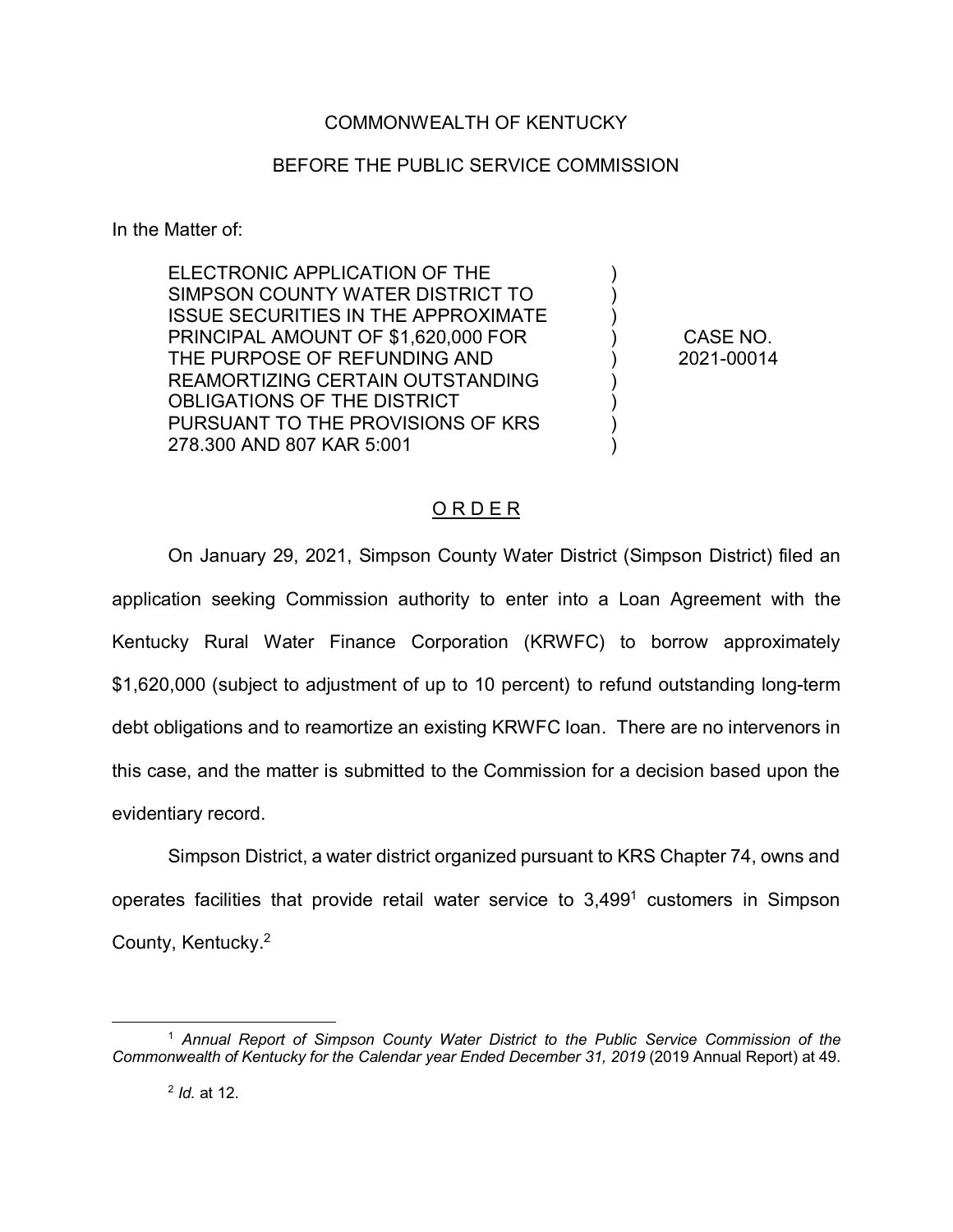The Commission notes that Simpson District, in its 2019 Annual Report, reported a water loss of 23.7668 percent.<sup>3</sup> Commission regulation 807 KAR 5:066(6)(3) states that for ratemaking purposes, a utility's water loss shall not exceed 15 percent of the total water produced and purchased, excluding water consumed by a utility in its own operations. Reduction of Simpson District's water loss to 15 percent would result in an annual decrease of approximately \$58,2894 to its purchased water and electricity expenses. Potentially, Simpson District is paying \$0.17 per 1,000 gallons sold for expenses associated with water loss greater than 15 percent.<sup>5</sup>

The Commission is placing greater emphasis on monitoring utilities that consistently exceed the 15 percent water loss threshold and strongly encourages Simpson District to pursue reasonable actions to reduce its water loss. Failure by Simpson District to make significant process towards reducing water loss may cause the Commission to pursue additional action with the utility. The Commission finds that Simpson District should file within six months of the date of filing of this Order a

3 *Id.* at 58.

| 4                                                             |                 |
|---------------------------------------------------------------|-----------------|
| <b>Purchased Water</b>                                        | \$<br>1,113,417 |
| Electricity                                                   | 27,870          |
|                                                               |                 |
| Purchase and Transmission Cost of Water                       | 1,141,287       |
| Multiplied by: Percentage Water Loss Above 15%                | 5.1073%         |
|                                                               |                 |
| Expense Reduction to Cost of Water                            | 58,289          |
|                                                               |                 |
| 5                                                             |                 |
| Expense Reduction to Cost of Water                            | \$<br>58.289    |
| Divided by: Total 1,000 Gallons Water Sold 2029 Annual Report | 337,664         |
|                                                               |                 |
| Cost per 1,000 Gallons Sold                                   | \$<br>0.17      |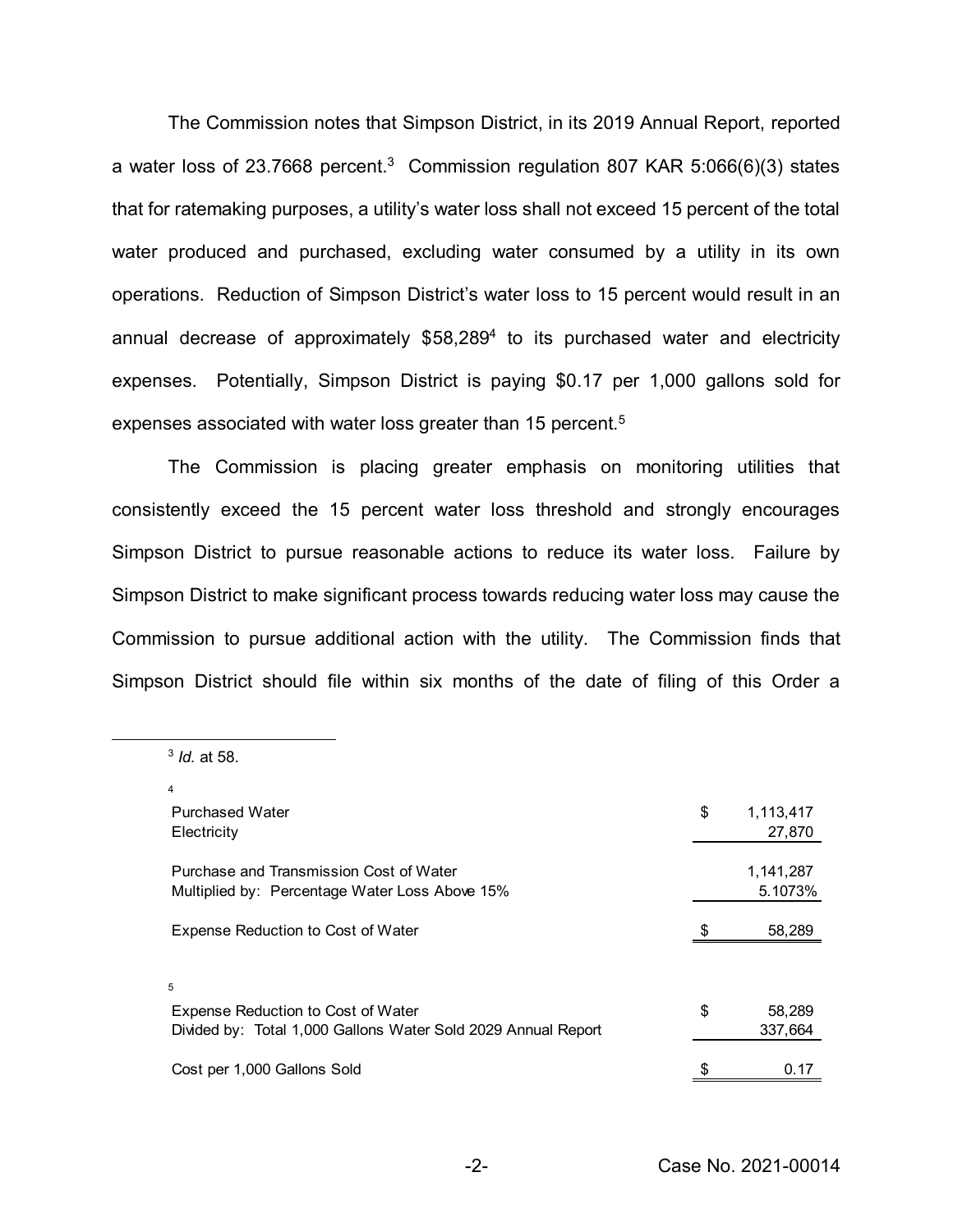comprehensive unaccounted-for water loss reduction plan that establishes priorities, a time schedule for eliminating each source of unaccounted-for water loss, quantifies the cost to eliminate each source of water loss identified, and a detailed plan to fund each project identified.

Simpson District proposes to execute a Loan Agreement with KRWFC to borrow \$1,620,000.<sup>6</sup> The proposed Loan will have a term of 14 years with interest rates that will vary from 1.95 percent to 2.70 percent per annum.<sup>7</sup> Simpson District proposes to use the proceeds from the KRWFC Loan to fully refund its outstanding long-term debt obligations designated as Simpson County Water District Water System Revenue Bonds, Series 1995, dated June 11, 1996, in the original authorized principal amount of \$1,060,000, with an outstanding principal balance of \$601,000 bearing an interest of rate of 4.875 percent per annum held by the United States Department of Agriculture, acting through Rural Development (USDA/RD).<sup>8</sup> Simpson District will also use the KRWFC loan proceeds to reamortize its existing KRWFC Loan designated as Kentucky Rural Water Finance Corporation Public Projects Revenue Bonds, Series 2012B, dated March 28, 2012, in the original principal amount of \$1,575,000, with an outstanding principal balance of \$1,015,000 bearing interest rates that vary from 3.200 percent to 3.950 percent per annum, currently held in the open market.<sup>9</sup>

 <sup>6</sup> Application at 2.

<sup>7</sup> *Id.,* Exhibit A, Estimated Debt Service Schedule.

<sup>8</sup> *Id*. at 2–3 and Exhibit D, Prior Bonds Debt Service.

<sup>&</sup>lt;sup>9</sup> *Id.* at 3 and Exhibit D, Prior Bonds Debt Service.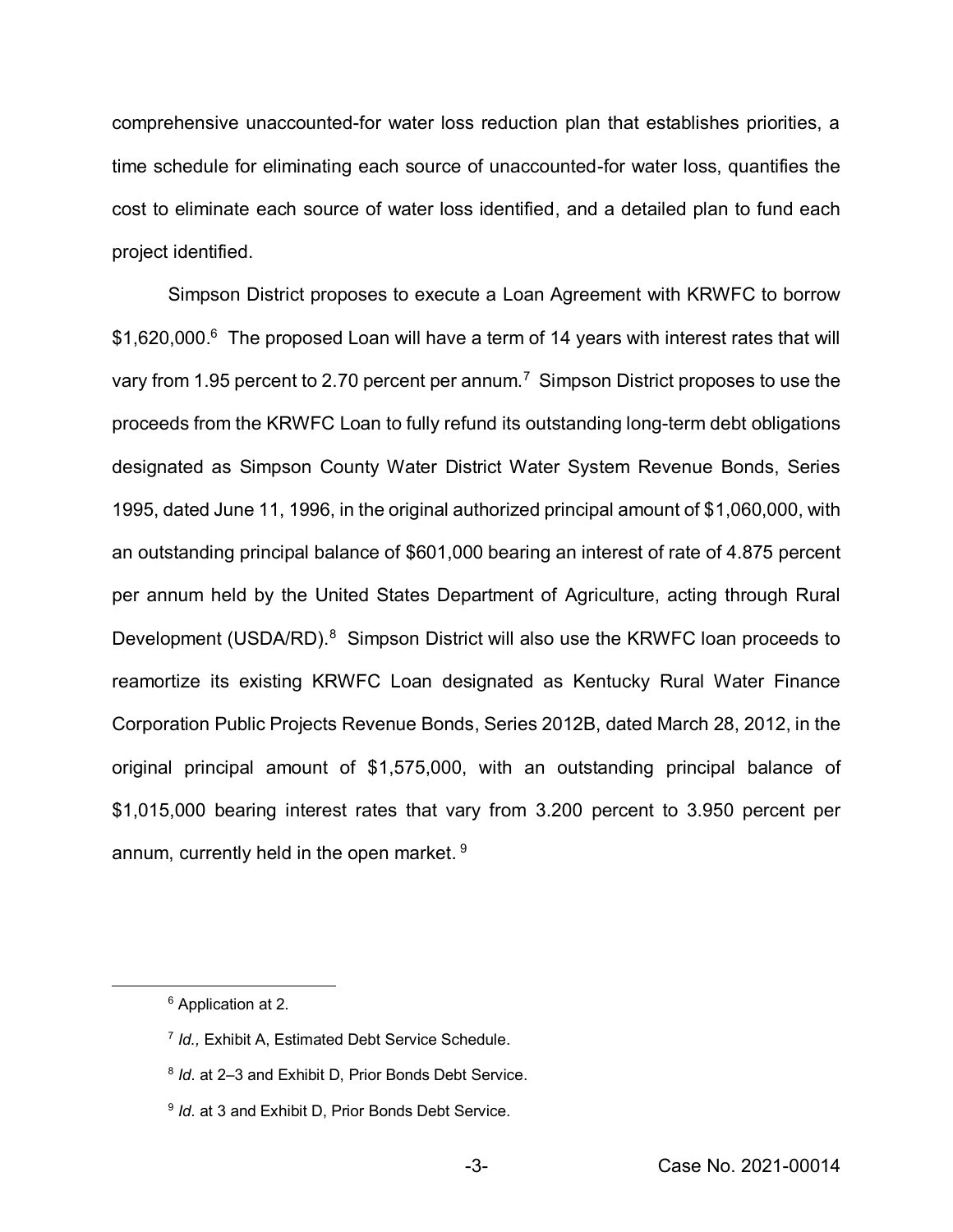Simpson District estimates that it will expend \$1,679,413 to refund the outstanding long-term debt obligations and to reamortize the KRWFC Loan.<sup>10</sup> The estimated cost that will be expended to refinance the outstanding indebtedness includes a reoffering premium of \$54,222.<sup>11</sup> Simpson District provided a Debt Service Comparison indicating that the refinancing would result in a savings in debt service payment of \$231,22712 over the life of the proposed Loan, resulting in a net present value (NPV) cash flow savings of \$201,507. 13

The Commission has reviewed the proposed refinancing and finds Simpson District's proposal to be reasonable due to the lower effective interest rate and cash flow savings Simpson District would realize over the period of the Loan. However, if the new interest rate on the proposed refinancing is higher than the range of interest rates set forth in the application, Simpson District should not proceed with the refinancing unless the NPV of the refinancing results in positive cash flow. The Commission commends Simpson District for taking advantage of the financing alternatives available to it, thereby securing savings for itself and its customers.

The Commission is concerned with Simpson District's prolonged absence from the Commission's review of Simpson District's asset management through an application for adjustment of its rates. Pursuant to KRS 278.300(4), the Commission may grant or deny

 <sup>10</sup> *Id*., Exhibit B, Total Sources and Uses of Funds. Uses of Funds: \$38,350 (Total Underwriter's Discount) + \$29,420 (Costs of Issuances) + \$1,620,989 (Deposit to Current Refunding Fund) + \$654 (Rounding Amount) =  $$1,679,413$ . Sources of Funds:  $$1,620,000$  (Par Amount of Bonds) +  $$54,222$ (Reoffering Premium) + \$5,191 (Transfers from Prior Issue DSR Funds) = \$1,679,413.

 $11$  *Id.* 

<sup>12</sup> *Id.*, Exhibit C, Debt Service Comparison.

<sup>13</sup> *Id*.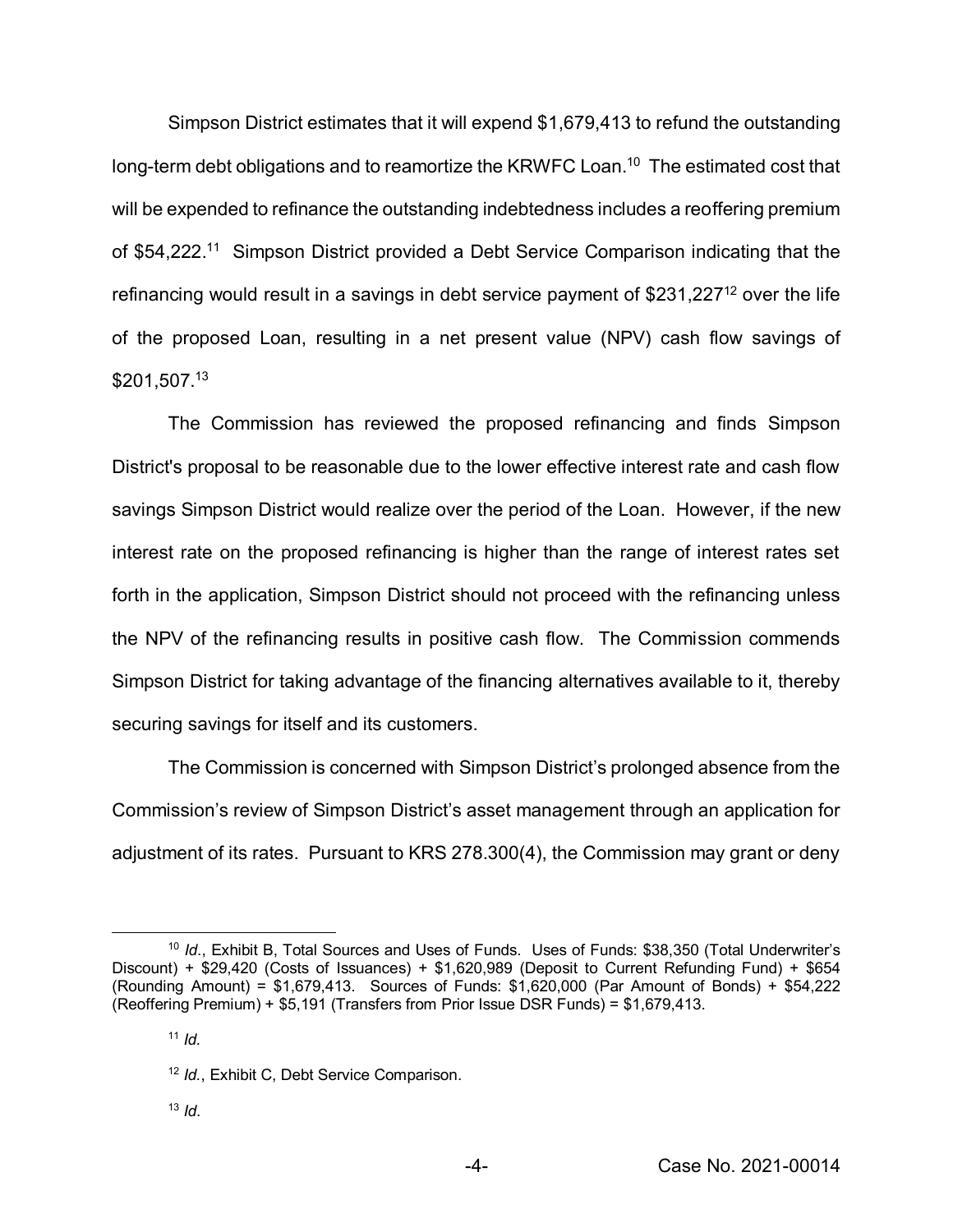an application for approval of financing in whole or in part, or upon such terms and conditions as deemed necessary or appropriate.

The Commission has performed a limited review of Simpson District's financial records that are on file for the five calendar years and determined that Simpson District appears to be on solid financial footing at the present time. However, the Commission finds that Simpson District should file a general rate case application pursuant to KRS 278.180 and 807 KAR 5:001, Section 16, within three years of the date of the filing of this Order, or, in the alternative, file a formal motion with a detailed analysis of its rates and state the reasons why no rate modification is necessary.

After consideration of the evidence of record and being sufficiently advised, the Commission finds that:

1. The proposed KRWFC Loan is for lawful objects within the corporate purposes of Simpson District, is necessary and appropriate for and consistent with the proper performance by the utility of its service to the public, will not impair its ability to perform that service, is reasonable, necessary, and appropriate for such purposes, and should be approved.

2. Simpson District should execute its Loan Agreement as security for the proposed KRWFC Loan in the manner described in its application.

3. The final amounts of the long-term debt payoff and loan reamortization, the legal fees, and the new KRWFC Loan will not be known until the refinancing transaction is finalized. Therefore, Simpson District should provide the Commission an updated version of the application and Exhibit C, reflecting the cash flow analysis of the new KRWFC Loan within ten days of finalizing the transaction.

-5- Case No. 2021-00014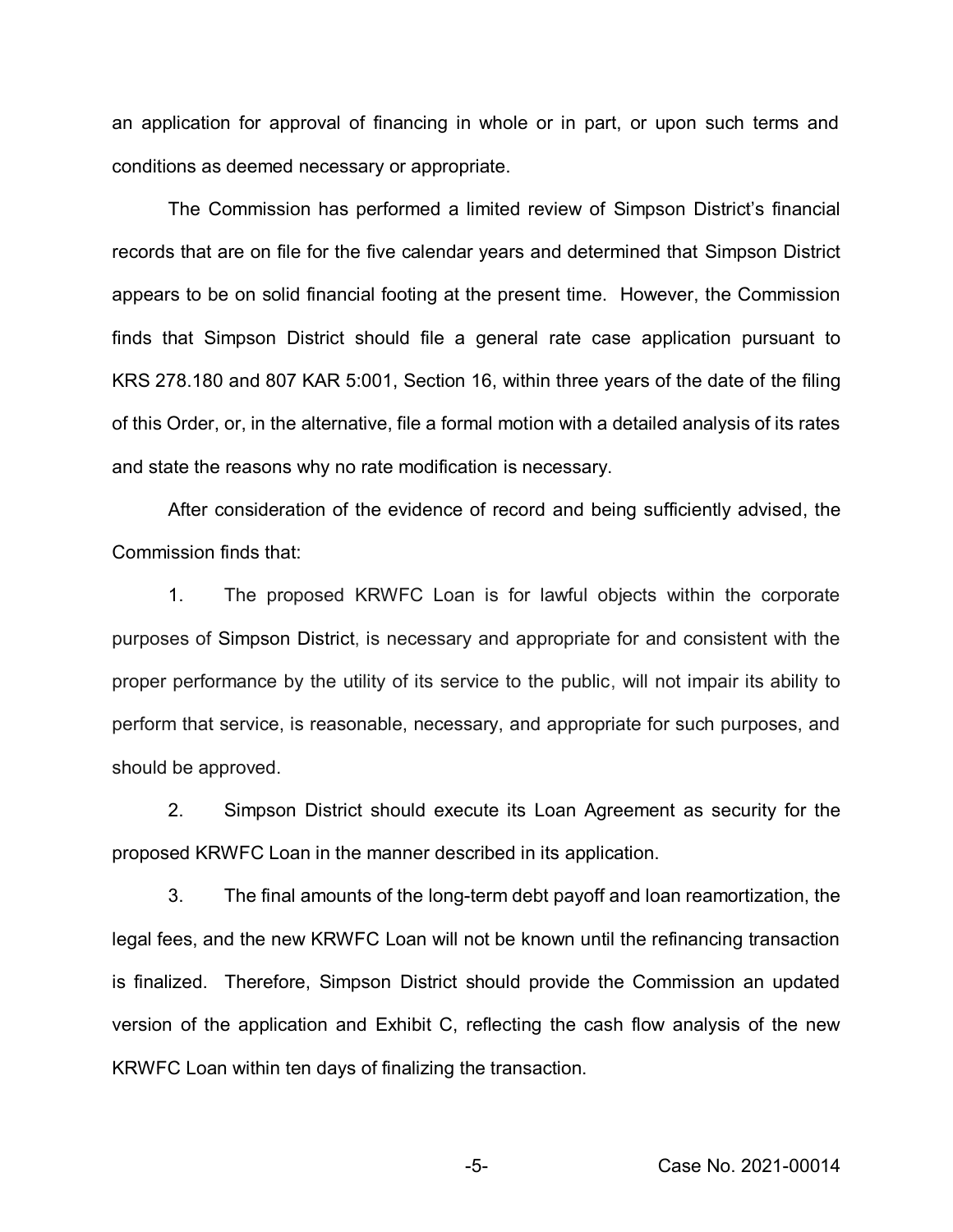4. The Commission directs Simpson District to the Commission's March 16, 2020 and March 24, 2020 Orders in Case No. 2020-0008514 regarding filings with the Commission. The Commission expects the original documents to be filed with the Commission within 30 days of the lifting of the current state of emergency.

5. The proceeds from the proposed KRWFC Loan should be used only for the lawful purposes set out in Simpson District's application.

6. The terms and conditions of the new KRWFC Loan should be consistent with the KRWFC assistance program as described in Simpson District's application.

7. Simpson District should file within six months of the date of filing of this Order a comprehensive unaccounted-for water loss reduction plan that establishes priorities, a time schedule for eliminating each source of unaccounted-for water loss, quantifies the cost to eliminate each source of water loss identified, and a detailed plan to fund each project identified.

8. Simpson District should file a general rate case application pursuant to KRS 278.180 and 807 KAR 5:001, Section 16, within three years of the date of filing of this Order to ensure that its rates are sufficient or, in the alternative, file a formal motion with a detailed analysis of its rates, and state the reasons why no rate modifications are necessary.

<sup>&</sup>lt;sup>14</sup> Case No. 2020-00085, *Electronic Emergency Docket Related to the Novel Coronavirus COVID-19* (Ky. PSC Mar. 16, 2020), Order at 5–6. Case No. 2020-00085, *Electronic Emergency Docket Related to the Novel Coronavirus COVID-19* (Ky. PSC Mar. 24, 2020), Order at 1–3.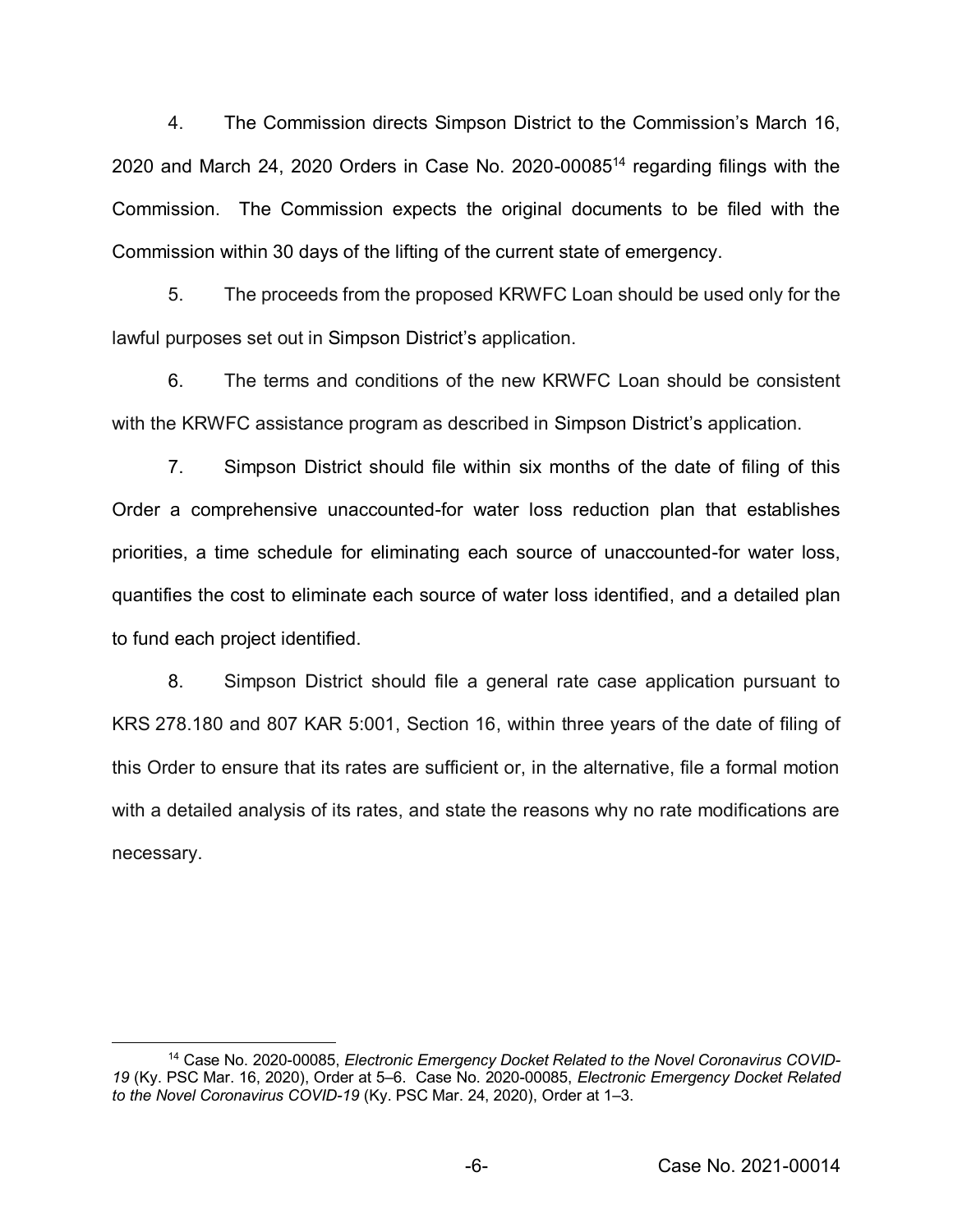IT IS THEREFORE ORDERED that:

1. Simpson District is authorized to enter into the loan agreement with KRWFC to borrow an amount up to and not exceeding \$1,760,500, <sup>15</sup> but no more than the total amount needed to pay off the long-term indebtedness proposed to be refinanced or reamortized in the application and on the condition that the final NPV of the savings, determined upon closing, generate positive cash flow. The loan maturity date and interest rate shall be in accordance with the KRWFC assistance program as described in Simpson District's application.

2. Simpson District shall execute the KRWFC Loan documents as authorized herein.

3. Simpson District shall comply with all matters set out in finding paragraphs 3 through 6 as if they were individually so ordered.

4. Any documents filed in the future pursuant to finding paragraphs 3 and 4 shall reference this case number and shall be retained in the post-case correspondence file.

5. Simpson District shall file within six months of the date of filing of this Order a comprehensive unaccounted-for water loss reduction plan that establishes priorities, a time schedule for eliminating each source of unaccounted-for water loss, quantifies the cost to eliminate each source of water loss identified, and a detailed plan to fund each project identified.

<sup>&</sup>lt;sup>15</sup> \$1,600,000 (Loan subject to a 10% Adjustment) x 10% (Adjustment) = \$160,000 + \$1,600,000 = \$1,760,500 (Maximum Loan Amount).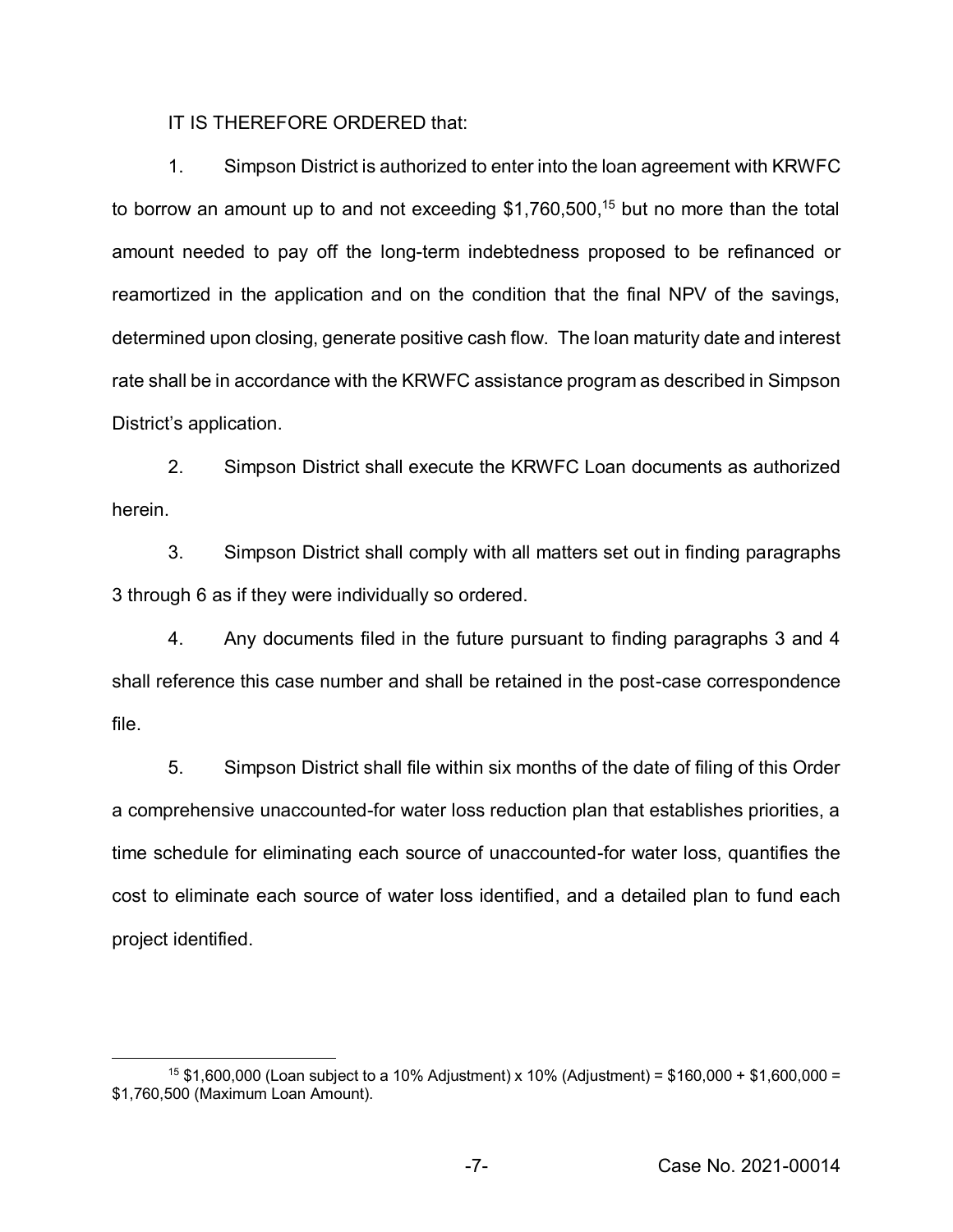6. Simpson District shall file a general rate case application pursuant to KRS 278.180 and 807 KAR 5:001, Section 16, within three years of the date of filing of this Order or, in the alternative, file a formal motion with a detailed analysis of its rates and states the reasons why no modifications are necessary.

7. This case is hereby closed and will be removed from the Commission's docket.

Nothing contained herein shall be deemed a warranty or finding of value of securities or financing authorized herein on the part of the Commonwealth of Kentucky, or any agency thereof.

## [REMAINDER OF PAGE INTENTIONALLY LEFT BLANK]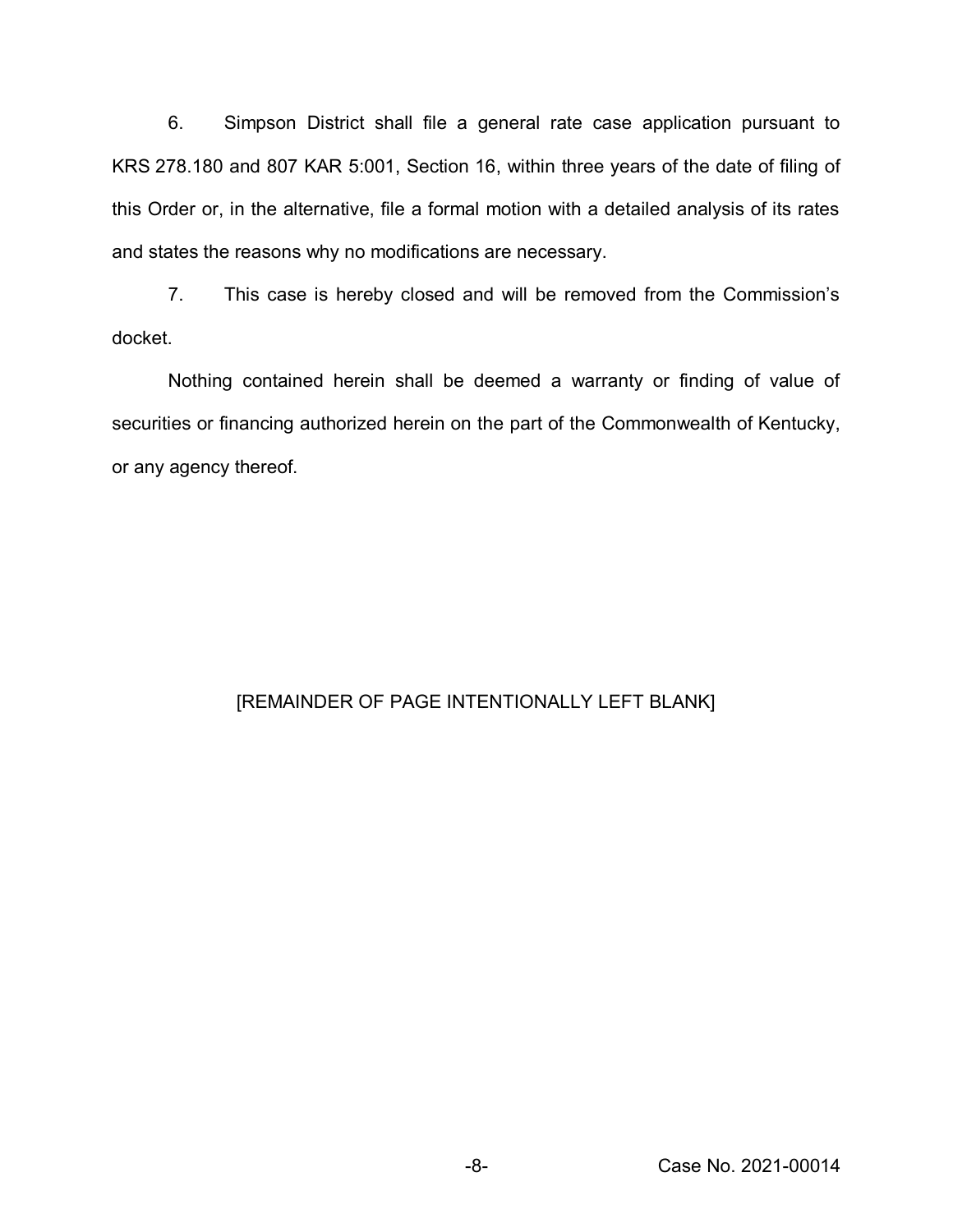By the Commission



ATTEST:

\_\_\_\_\_\_\_\_\_\_\_\_\_\_\_\_\_\_\_\_\_\_

Executive Director

Case No. 2021-00014